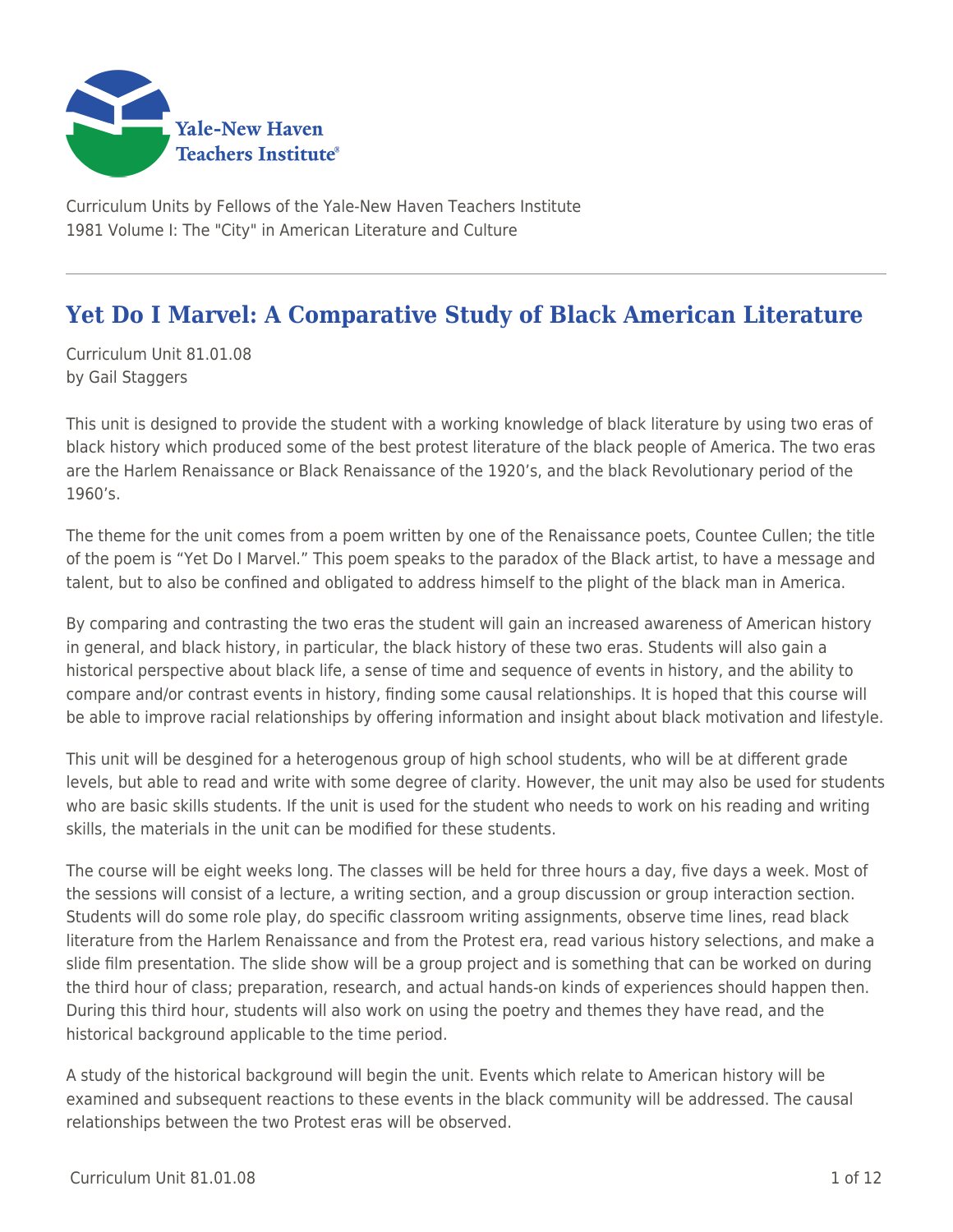The movement called the Black Renaissance or Harlem Renaissance was part of a growing interest of white literary circles in the social and economic plight of the black American. This era begins after World War I, the war which according to President Wilson, would make the world "safe for democracy." Black Americans fought in the war believing that when it was over, their lives would be different, that they would become part of the mainstream of American life. Of course, this did not happen. Before and during the war, many blacks migrated to the north, where blacks found employment in northern industries. Once the war was over, blacks met with resistance to remain in the labor force by labor unions and other white workers because of high unemployment present at that time. This black migration to northern urban areas provided a foundation for the Harlem Renaissance, the era of cultural growth for black Americans. This migration created a large black population where there was some economic and political strength, and inculcated a sense of racial pride, selfreliance, racial cooperation and self-help.

The 1920's was an age of social upheaval in America. The "war to end all wars" was over and for the most part Americans wanted to forget it. Prohibition was the law, and selling or making liquor was illegal. Americans were looking for a good time, and fun and frolic was the name of the game. The twenties was a time of frenzies and crazes, dance marathons, gold fish eating contests, fast cars, the radio, people gambling on the stock market and making it rich. But not everyone did so well. The twenties was also a time of government scandal; the Teapot Dome oil scandal resulted in government officials going to jail for their participation in fraudulent oil deals. There was a fear growing in the country that the Communists might take over the government. Many people became confused and began to call anyone they did not like or with different ideas a Communist. The "Red Scare" brought out the prejudices that existed in this country against immigrants and members of minority groups.

There were many race riots during this time period; the worst was in Chicago in 1919. This riot lasted for six days and left thirty-eight people dead (fifteen whites and twenty-three blacks), and left five hundred and thirty-seven people injured. Black homes were burned down, children were ripped from the arms of their mothers and thrown into flames, and many blacks were maimed or viciously murdered. Like Chicago, there were riots in Knoxville, Tennessee, Omaha, Nebraska, Elaine, Arkansas and in Tulsa, Oklahoma. During this time, there was a resurgence of the Ku Klux Klan, not only in the southern states but in the north as well. With the resurgence of the Klan there was also an increase in the number of lynchings of black people. As a result of the tenor of the times, which included the migration of blacks to the north, the race riots, the rebirth of the KKK, black unemployment, racial tensions growing in the country, a group of artists located predominantly in Harlem spoke out. The artists reflected the mood of the "New Negro," defiant, bitter and impatient. Fighting back came with the ability to articulate the feelings of the black man.

The black artist like his white contemporaries, saw the injustices happening to black people around him and used his art form to deliver the protest message to the American people. In many cases relaying this message was not intentional but rather an expression of feelings. The Renaissance artists attempted to express what the masses of the black race were feeling. Some of the poets tried to escape race in their poems, but race is always implied in their writings. The motivation of the artist comes directly from an understanding that the black artist reflects his own frame of reference which is the black experience.

The Harlem Renaissance literature begins with the poem "If We Must Die..." by Claude McKay. This poem was a direct retaliation to the plight of the black man, with particular regard to the Chicago race riots of 1919. The poem would seemingly advocate violent actions; however, it is more than just advocating violence, it is stressing that if death is inevitable, because of the situations surrounding blacks, then death must occur in a proud and honorable fashion.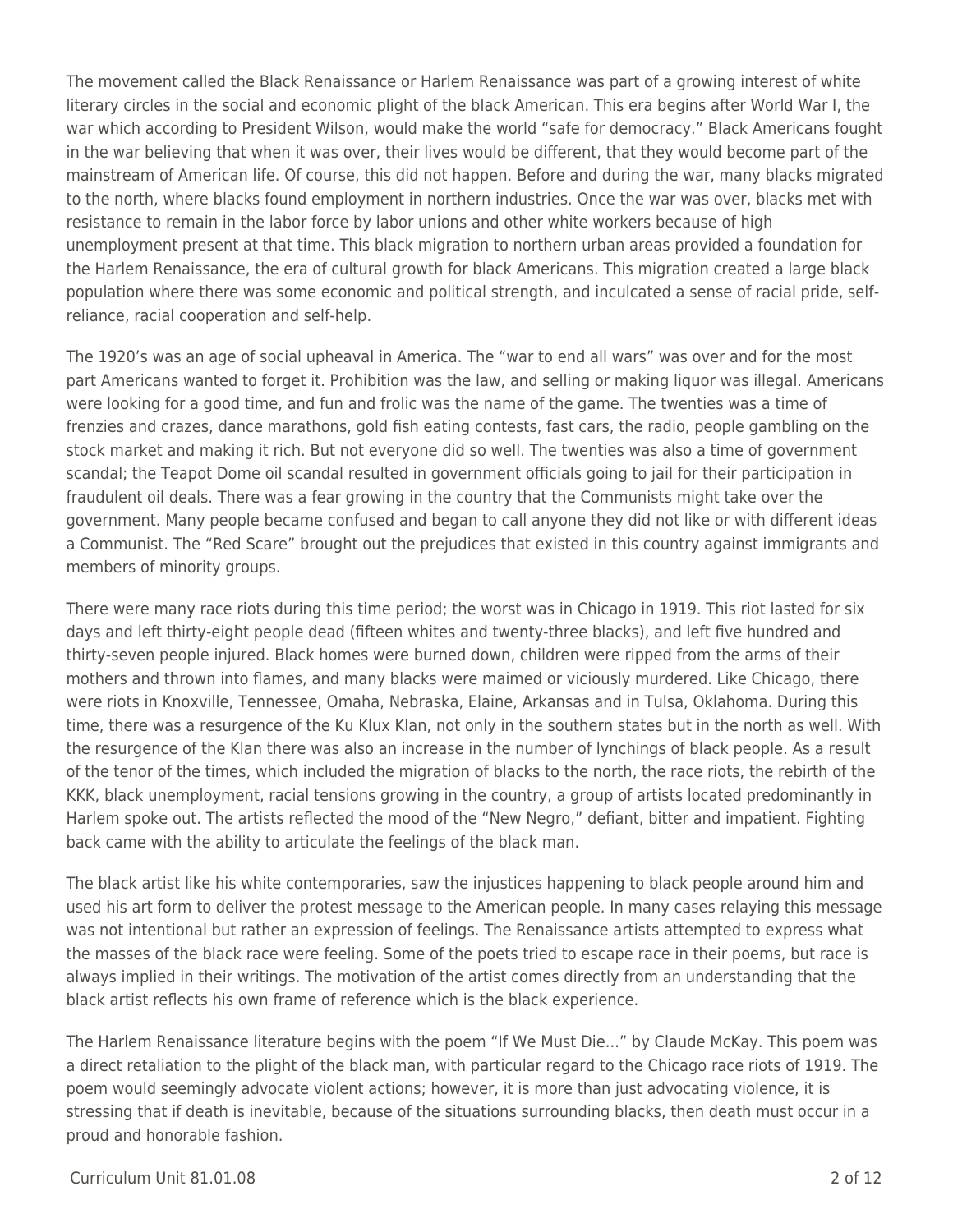Countee Cullen is a lyric poet. The two lines in sonnet form in which he speaks of the paradoxes of life expresses his faith that God can solve and answer all of the mysteries of life, shows the irony, bitterness, and pathos of a tragedy. Cullen felt that good poetry is a lofty thought expressed beautifully and romantically. However, some of the best poetry of Cullen comes from his race consciousness. Other Cullen poems which still echo the racial consciousness theme are part of his second book of poems Copper Sun (1927), and his poetic narrative, The Black Christ (1929).

Langston Hughes, one of the most popular Renaissance writers, also reflected on the outcast or paradoxical role of the black American. In his poem, "I Too Sing America," Hughes is addressing the black audience and a white audience and says that he also is beautiful and has a song to sing. He tells blacks to grow and cherish their beauty, and that eventually their beauty will be recognized. It is a Cinderella discovery, that when "company comes" blacks will be noticed and appreciated. This is the paradoxical and uncomfortable situation of not being accepted by white society.

In some of his poetry Hughes uses subjects that might be considered unpoetic and then implies race in them. An example of such a poem is "Brass Spittoons." In this poem he tells of a black porter who has the task of cleaning brass spittoons, an unlikely topic for a poem but nonetheless bringing the message of race to his audience at the very end of the poem. Hughes was able to show in this poem as well as in his other works a talent for combining wit and satire and anger in such a way as not to offend anyone, but still to make his message clear and understood.

Hughes, McKay, and Cullen were only some of the writers of this era who expressed their feelings on the moment in black history and on the American way of life. The Harlem Renaissance was an important event in black literature, and perhaps if the writers did not address themselves the way they did and on the topics that they chose, we would not have the powerful writers of the sixties with their free expression of thought.

Some of the other writers of the Harlem Renaissance who should be mentioned are Rudolph Fisher, Jean Toomer, Arna Bontemps, and James Weldon Johnson. They should, certainly, be a part of any comprehensive study of black literature of the 1920's.

Not unlike the era of the 1920's, the era of the 1960's began on a hopeful note and ended in a bitter and disillusioned way for Americans, white as well as black. There was unrest in the cities, distrust of the government and of business. The undeclared war in Vietnam which the United States became involved in spawned the Peace Movement in which young people expressed their outrage over the country's involvement in Southeast Asia. Among these young people were young black people who saw the Vietnamese war as wrong, and as a tactic of genocide for young black males. The 1960's was an age of youth. The country had a young new president early in the decade with bright new hopes and aspirations. Black Americans clearly saw themselves becoming part of the country by way of the promise of a "new generation." The sixties was a time where equal rights for all citizens was the unifying theme. This search for equal rights took place in schools, in employment, in the judicial system, the armed forces, and all public places. The Civil Rights Act of 1964 stated that public places could not be segregated, and it authorized the Attorney General to bring law suits against segregated schools, forbade employers to discriminate against anyone on the basis of race, color, religion, national origin or sex, and blocked the use of literacy tests to keep blacks and others from voting. The revolutionary period of the sixties was centered around civil rights, Supreme court decisions, school desegregation, and voting rights. There developed early in the sixties a protest movement to assure the rights of all people. Peaceful resistance was the method used which included sit-ins, pray-ins, and mass demonstrations. The aim of this resistance was to solve the "negro problem" through legislation.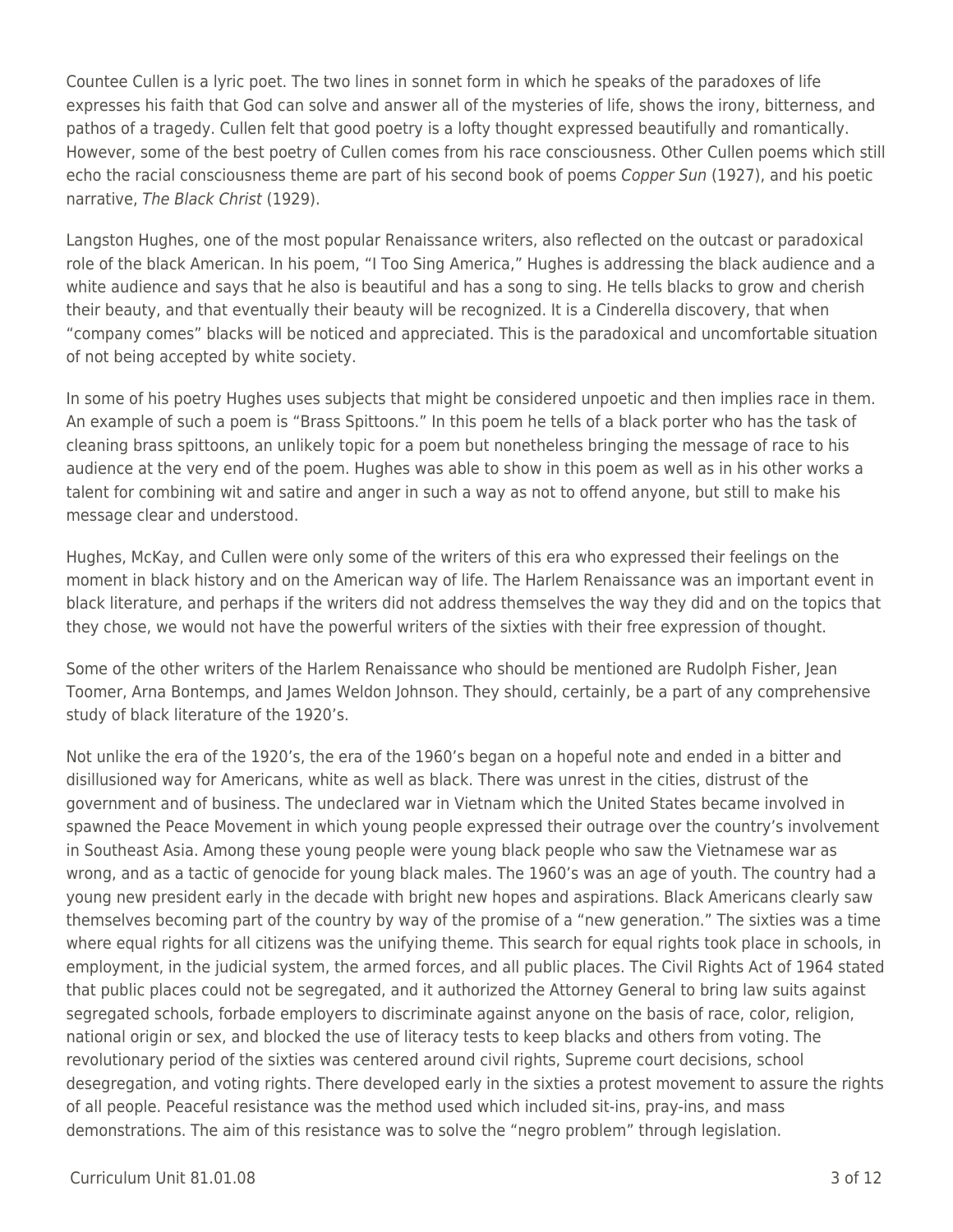Early resistance was supported by the young, including many young whites as well as blacks. The war in Vietnam, urban unrest, and other problems caused young whites to question the goals of society. Colleges became the centers for political activity.

A group who expressed much of the anger and disillusionment with America were the Black Muslims of the Nation of Islam. The Muslims produced a very influential leader, Malcolm X. Malcolm pushed the idea of black nationalism and denounced non-violence and integration into white society. His ideas and speech were so radical that liberal whites were glad to listen to integrationism and to participate as a solution to the black problem.

Malcolm appealed to many urban blacks because the poor blacks in the north could relate to the speeches and experiences of Malcolm. People were impatient for justice and for these reasons Malcolm made sense. It seemed that much of the improvements which came about in the sixties for the black American were mere token efforts and that something more immediate needed to be done.

The first riot of the 1960's occured in Los Angeles, California in 1965 in a black neighborhood called Watts. The riot left thirty-five people dead and millions of dollars in property damage. There were more than seventy disturbances in different areas of the United States between 1965 and 1967. The climax came in Newark, New Jersey in July of 1967. Newark's riot left twenty-six blacks dead and a large part of Newark burned-out. There were reports after the riots to determine the reasons for the urban unrest. The findings of the Kerner Commission were that there were still areas of severe poverty and unemployment, which in some areas ran as high as 52%. The report stated that "Our Nation is headed towards two societies, one black and one white-separate and unequal." 1

The protest movement was a two sided phenomena; it was ushered in non-violently with sit-ins and freedom marches and went out in a much more forceful manner. However, this era left us with some of the best protest literature. There developed out of the sixties a group of artists whose concern was the illumination, production, savoring, and support of black culture and the black experience, while also being revolutionary and political. This cultural resurgence was African, Asian, as well as American black culture. There was an exhiliration about being black, and that having a black identity was something to be proud of and protected and that this fact of blackness did not need to be explained to, explained by, or necessarily understood by whites. The very idea of blacks dealing with the black experience and giving their lives their perspectives was an important part of the sixties. Telling it like it is, was the way the black artist worked. This was illustrated in The Autobiography of Malcolm X , Soul on Ice , and Black Power .

One of the artists of this era is Imamu Imiri Baraka (Leroi Jones). The literary career of Baraka has been as controversial as some of his work. Baraka feels that the job of the black artist is to be a missionary of blackness, and to bring African and Asian culture to the black American.

The defiance and arrogance of the sixties allowed a writer like Nikki Giovanni to write "Nikki Rosa," a poem about her childhood and Gemini, her autobiography, "My Poem," and "Knoxville, Tennessee." These writings are essentially her experiences and that is what is important: the fact that the experiences are hers, they are black experiences, they are personal and they are universal.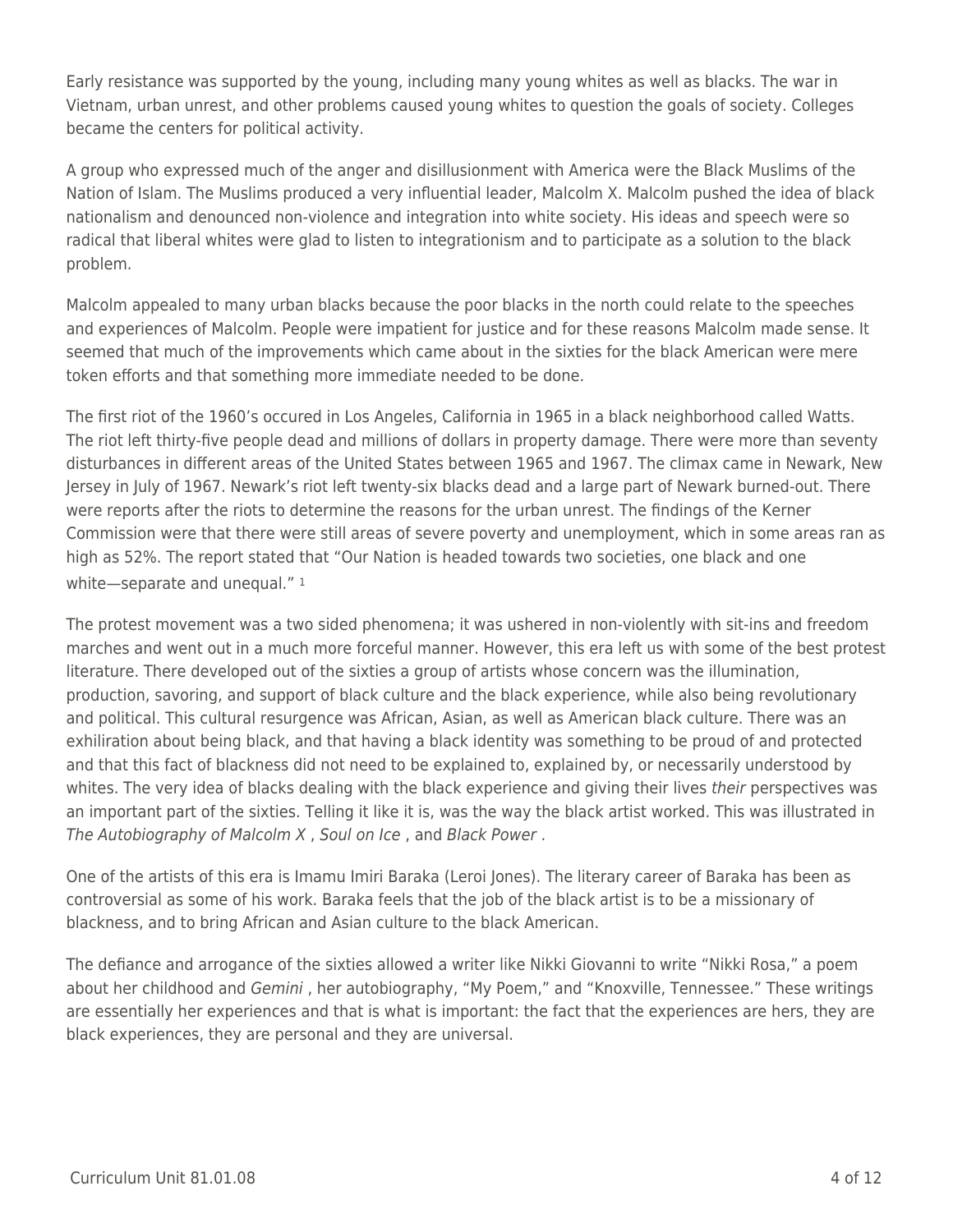### I. Background

1. Topics of history of the 1920's Harlem Renaissance Era—World War I, blacks in the military, rising industrialization, black migration, social upheaval, racial tensions (race riots), the Red Scare, Teapot Dome, rise of the KKK, lynchings, the Jazz Age.

2. Topics of history of the 1960's Protest Era Vietnam, race riots, the Great Society, Civil Rights, Sit-ins, Women's Rights, Equal Rights, Black militancy, and the Peace Movement.

These background events and topics will be examined and will provide a basis for understanding the message of the various artists to be studied. The topics will also be organizaed in such a way to make the comparing and contrasting of events on the two eras happen in a cohesive manner. The unit continues with the focus on the artists of both eras. The organization of this material will be done as follows:

II. The Artists — The Harlem Renaissance

1. Renaissance poets and writers: Countee Cullen, Langston Hughes, Claude McKay, Rudolph Fisher, Zora Neale Hurston, Jean Toomer, Arna Bontemps, and James Weldon Johnson.

2. The Messengers: Alain Locke, W.E.B. DuBois, Charles Johnson, and Marcus Garvey.

3. The Message: the complexities of being black in America, the beauty of blackness, and the rejection by blacks of repression, the involvement of whites in the movement, Pan-Africanism. III. The Artist — The Protest Era

1. Protest poets and writers: Leroi Jones (Imamu Imiri Baraka), Don L. Lee, Richard Wright, Alice Childress, Mari Evans, Ralph Ellison, Nikki Giovanni, and Sonia Sanchez, Paule Marshall, and Gwendolyn Brooks.

2. The Messengers: Martin Luther King, Jr., Malcolm X, Stokely Carmichael, H. Rap Brown, Elderidge Cleaver, Dick Gregory and the Honorable Elijah Muhammad.

3. The Message: the complexities of being black in America, "Black is Beautiful," non-violence as a means of peaceful coexistence, the anger, the rejection of repression and the solutions for blacks.

IV. The Comparison of the Harlem Renaissance Artists to the Protest Artists

- 1. How the messages are similar
- 2. How the messages differ
- V. The Solutions of the Black Artists (social change )

VI. The Conclusions: The Future Direction s of Black Literature in America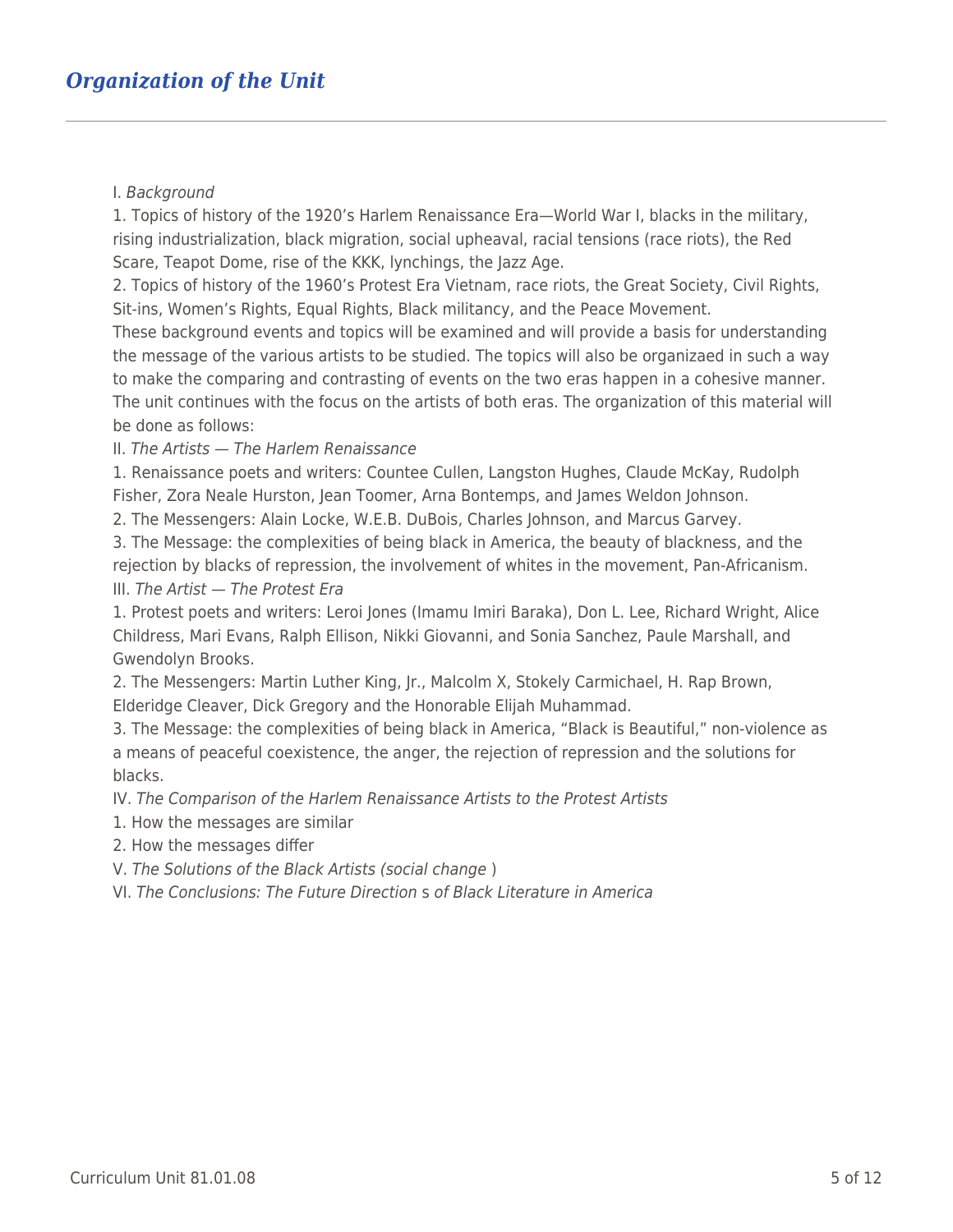The background material for the unit will be presented in lecture form using the information which will be provided. A background information sheet will be provided to the students so that they may have their own reference sheet of pertinent information relative to the course. This sheet gives the student a handy referral sheet which will be especially useful once the literature is discussed.

Another way to provide the student with background information is by using the television movie: Roots the Second Generation . There is a portion of the film which deals with blacks in World War I, the ideas and philosophies of the times, and much more valuable information. Since it would be difficult to acquire a copy of the movie, a summary and discussion of the movie would be sufficient. This kind of experience will make the general background information relevant to the student because through the medium of the movie he will have experienced much more than could be told him in a classroom situation.

In order to study the artists from each era the class will discuss a sample of literature from each of the artists. By using some of the more popular pieces, representing each artist, the student will be able to develop a working knowledge of the art form.

In each piece of literature students will pay special attention to the message in each. The messages will focus on the paradox of the black artist: talent versus the conflict of being black. Explaining to students the concept of this internal conflict will be particularly difficult especially since high school students tend not to understand the concept of paradox. Once they understand some of the background information the protest literature will be easily understood. However, the conflict of being an artist might be more difficult to relay. One method of easing some of this difficulty is by inviting guest artists in to speak about what their personal motivation is.

Since this idea of conflict is difficult to relay much of the class activity must be an active participation in the learning process. This can be done through writing their own literature whether short stories or poems. Role play is also a useful means to make students aware of other person's motivations. Role play can develop a sensitivity to a situation which under normal lecture situations the student would not experience. Finally, an original class filmstrip organized, produced, and filmed by the students should help present the student with the artist's perspective. By allowing students to create their own art form they will come to understand art by doing and ultimately will come to empathize with the artists and the literature of the 1920's and the 1960's.

# **Student Reference Sheet**

1920's Renaissance Artists Writers: Actors: Plays: Music: Musicians: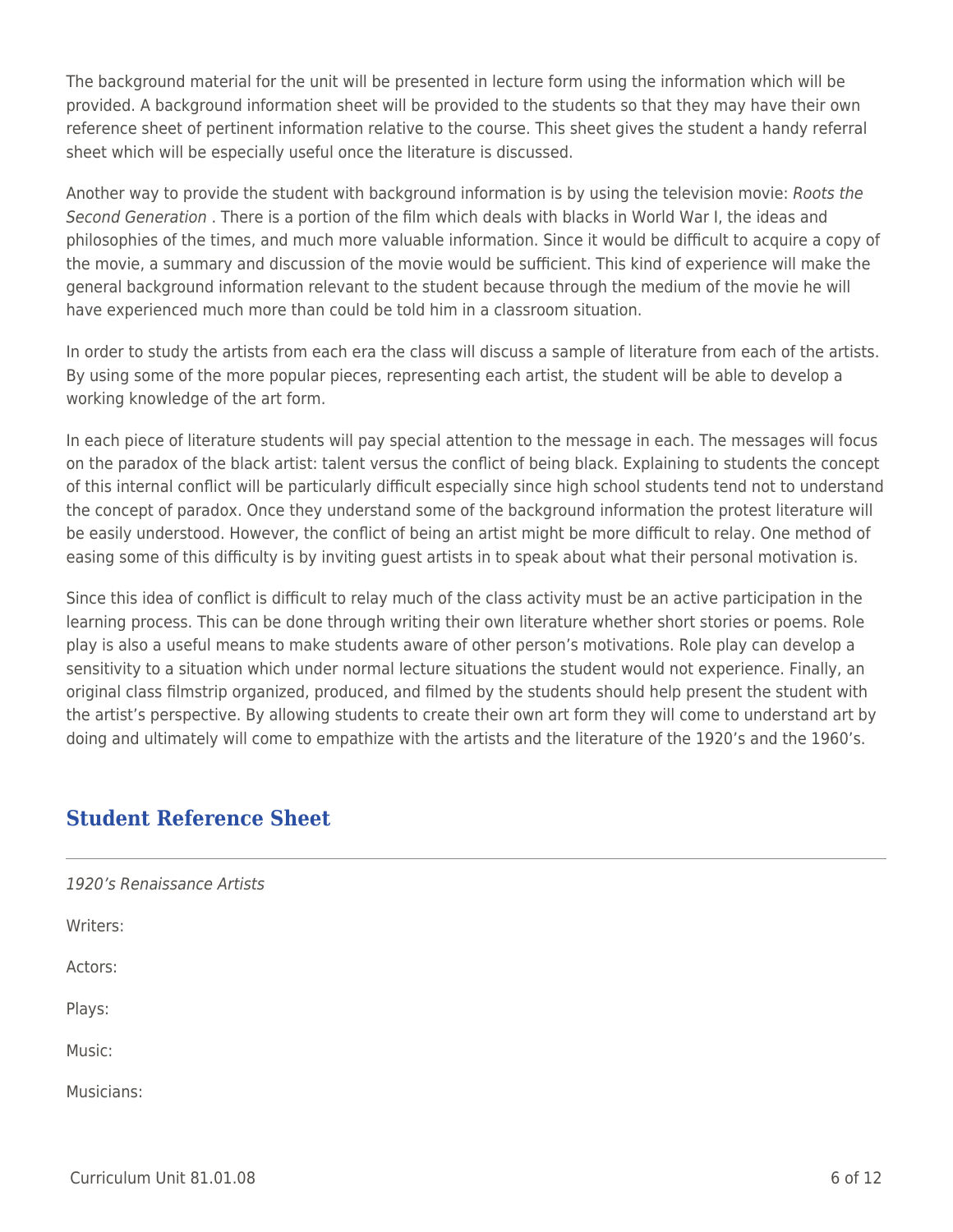# **Student Reference Sheet**

| <b>Sixties Artists</b> |  |  |
|------------------------|--|--|
| Writers:               |  |  |
| Actors:                |  |  |
| Plays:                 |  |  |
| Music:                 |  |  |
| Musicians:             |  |  |
|                        |  |  |

# *Lesson Plans*

This course is designed for three hours a day for eight weeks. The normal class process will include a reading component, a writing section, and a discussion or activity section. It is always necessary to continue the format of the three elements mentioned above. Repetition of the format helps organize the time for the class, and also helps the student know what to expect when so that he can fulfill the course requirements.

The following are methods of organizing and presenting materials to the class:

### **Plan 1**

**Objectives** to help students understand what the artist does and how he is motivated to produce his art and to help the students develop their own creativity.

*Methods* Read three representative poems from three Harlem Renaissance writers: "Yet Do I Marvel," Countee Cullen, "If We Must Die," Claude McKay, and Langston Hughes' "I Too Sing America." The first three poems should be those which are chosen by the teacher. The student will find visual aids to help explain the poem: newspapers, photographs, magazines, or art work can be used. Once the student has done this with the poetry the teacher has chosen, the student can then choose poetry he likes and following the same format find visual aids to help explain the poem. These visual aids should be displayed and presented to the class during the third hour of the class.

## **Plan 2**

## *Objectives*

- 1. Help students to understand what the artist does and how he is motivated to produce art.
- 2. To help students express themselves in writing.
- 3. To have students begin to read the autobiographies of black Americans.
- 4. To help students find relationships between their lives and the lives of other people.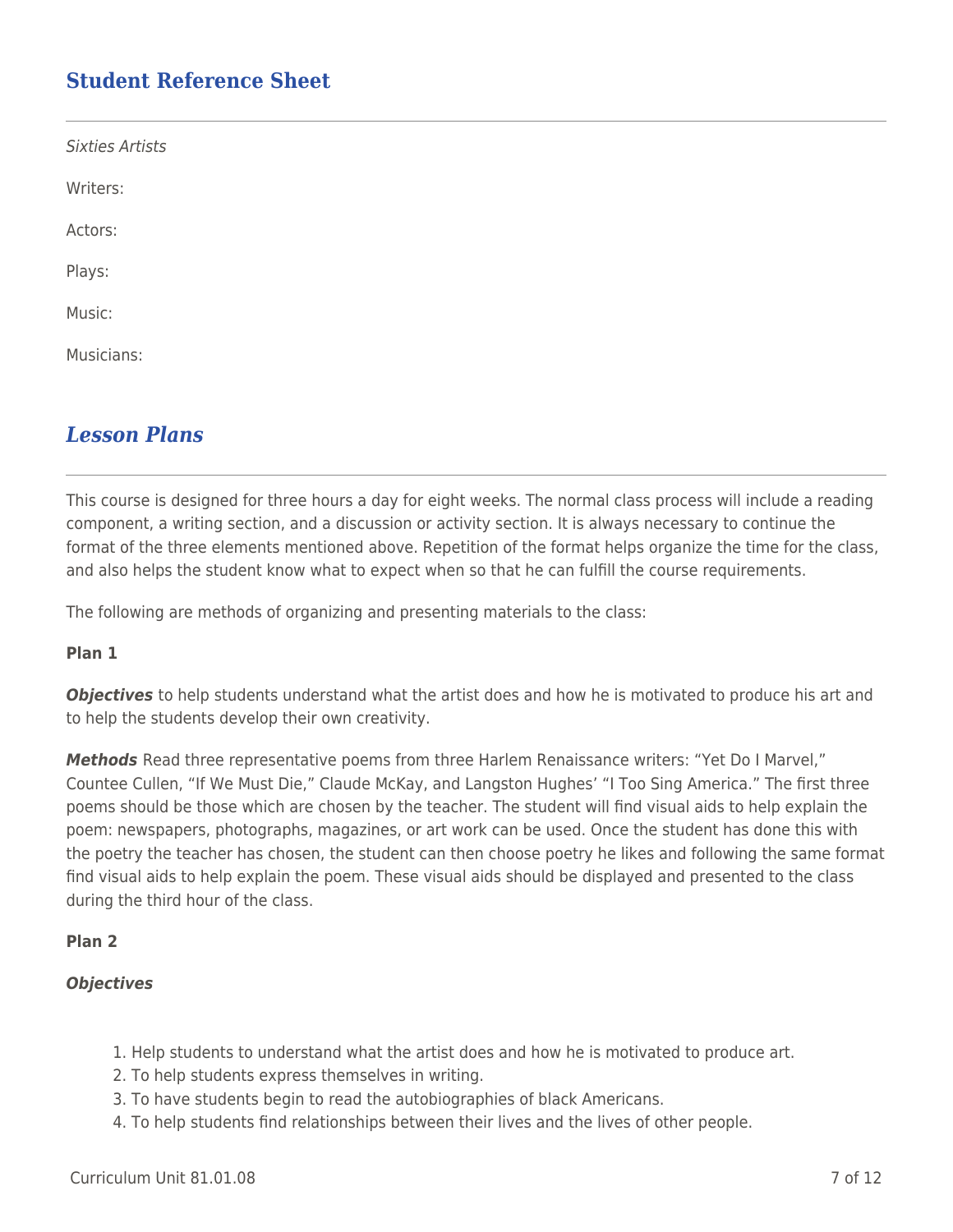*Methods* Read selections from the autobiographies of black Americans. The stories to be used are parts of The Autobiography of Malcolm X, written by Alex Haley, Nigger by Dick Gregory, Gemini and the poem "Nikki Rosa" by Nikki Giovanni.

After reading selections from the early years of these black Americans, students will write a childhood experience they have had. Before students begin to write, the idea of autobiography and childhood experience should be discussed, keeping in mind that although everyone does not have the same experience, there is a relationship in the kind of experiences children have. The idea of the similarities of childhood experiences can be begun by having them remember their first adventure, their first time losing somebody (death, getting lost in a strange place, losing a friend), the first time they realized that they were different from other people.

## **Lesson Plan 3**

## *Objectives Help students appreciate the black experience and culture and give the student a hands-on experience in the classroom.*

## *Methods*

1. Show the students the Black Book, and explain the format of the book. Observe the components of the book with the students newspaper articles, tickets from concerts, pictures, art, crafts, poetry, recipes, folktales, etc.

2. Explain what a scrapbook is and find out if any of the students have ever made scrapbooks for themselves.

3. Students can make a scrapbook of the two eras which have been discussed; this can be a thematic scrapbook if they want or they can make a scrapbook of their times.

Additional ideas for lessons:

1. Read selected poems about growing up and have students write poetry.

2. Make a storyboard that could be used for the slide presentation and write the script which would be taped.

3. Family stories—the oral tradition is an important black experience; every family has its own family history. Have the students tell and record their family stories. These family stories should try to give the story the "flavor" that the family gives it. Later in the course the story can be storyboarded for possible filming and writing out.

4. Make a book of personalities with brief autobiographical sketches accompanied by photographs from each era.

5. Invite local artists into the class to either exhibit or to explain their art form and their own motivation and message in their art.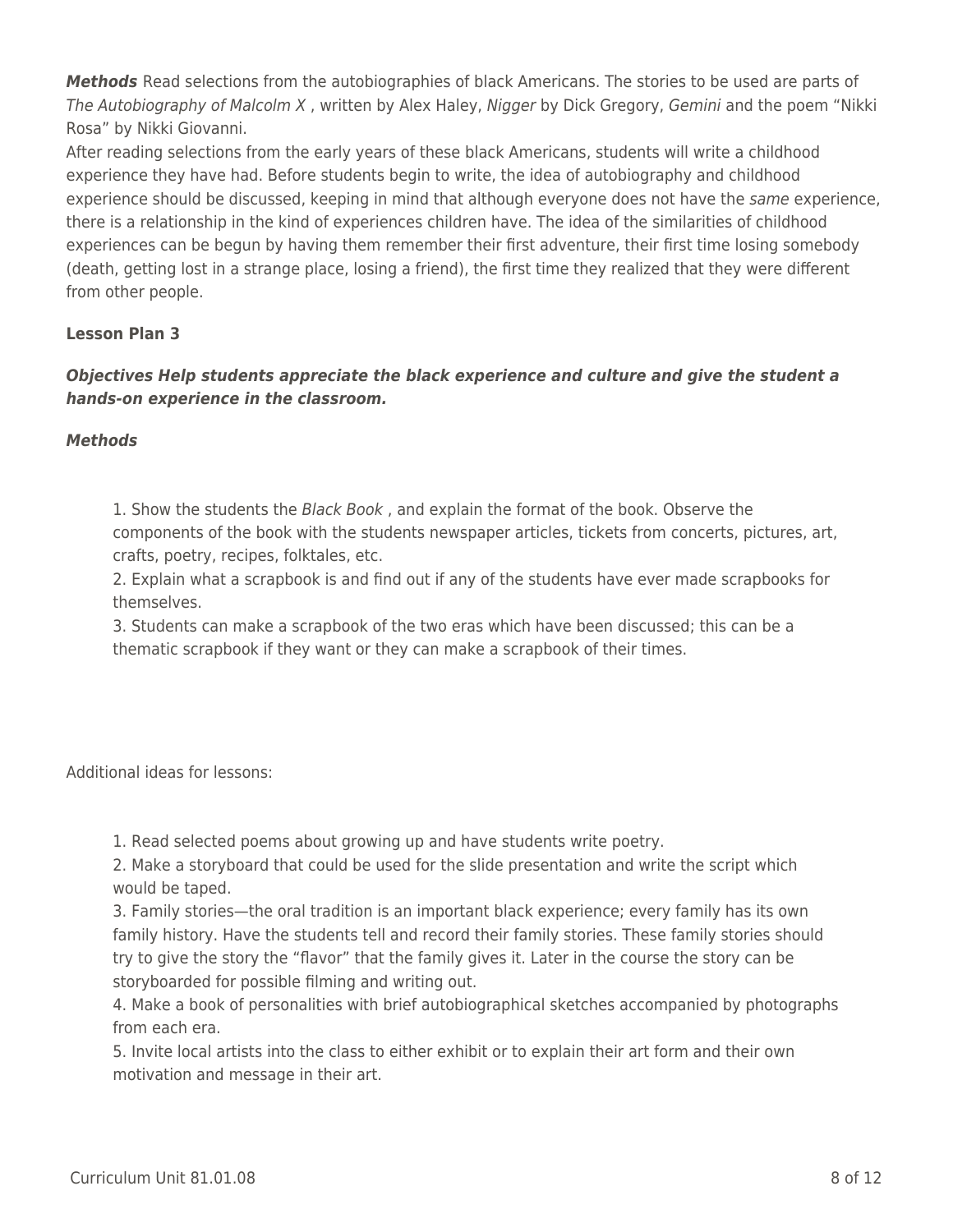1. The National Advisory Commission on Civil Disorders, Report of the N ational Advisory Commission on Civil Disorders , New York, N.Y., Bantam Books, Inc., 1968, p.1.

# **TEACHER BIBLIOGRAPHY**

Baker, Houston A. Long Black Song. A collection of essays in black American literature and culture.

Baldwin, James. Notes of a Native Son . A collection of essays by Baldwin.

Bennett, Lerone. From Slavery to Freedom. Comprehensive history of the black man in America from slavery to the civil rights era.

Broderick, Frances L. and Meir, August. Negro Protest Thought in the Twentieth Century. Analysis and examples of black political thought in the twentieth century.

Bronz, Stephen. Roots of Negro Racial Consciousness: Th e 1920's Harlem Renaissance. Studies writers of the Harlem Renaissance. James Weldon Johnson, Countee Cullen, Claude McKay.

Carmichael, Stokely and Hamilton, Carles V. Black Power . A "political framework" for blacks to organize themselves politically.

Cleaver, Elderidge. Soul on Ice . Autobiography of controversial sixties personality.

Duberman, Martin B. In White America. History of the black man's problem with discrimination in America.

DuBois, W. E. B. The Souls of Black Folks. History of black Americans which includes the philosophy and opinions of DuBois.

Emanuel, James and Gross, Theodore L. Dark Symphony . Anthology of black literature, from early literature to the contemporary artists.

Finklestein, Milton, Sandifer, Jawn A. and Wright, Elfreda.

Minorities : USA . Explores the problems facing minority groups, looks at history and culture of different ethnic groups.

Greenlee, Sam. The Spook Who Sat by the Door. A fictionalized account of blacks and politics.

Johnson, James, Weldon. Black Manhattan . History of the negro in New York and the New York stage. Sums up the negro experience up to the depression.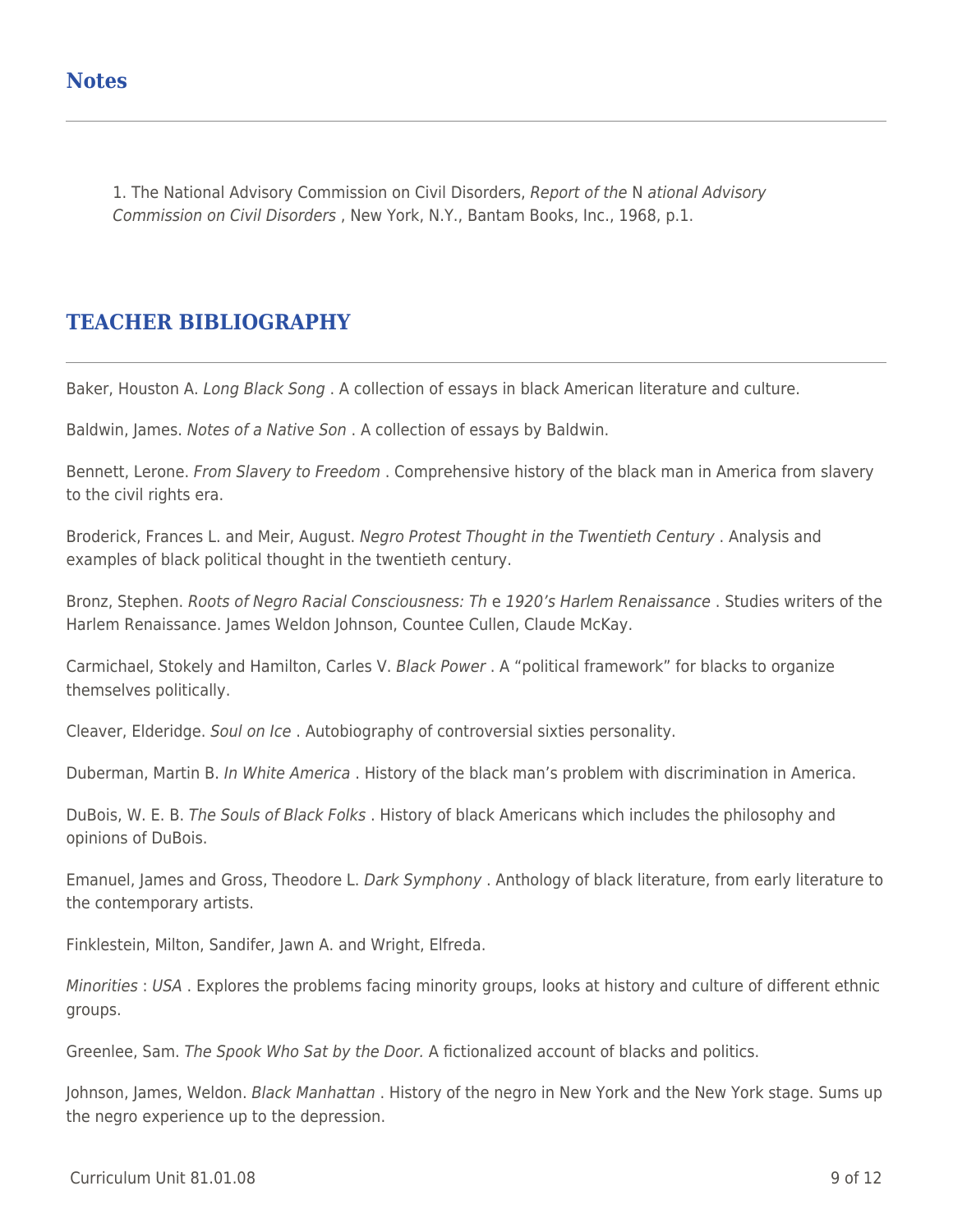King, Martin Luther, Jr. Why We Can't Wait. What lies behind the search for civil rights.

## **TEACHER BIBLIOGRAPHY**

Lee, Don L. From Plan to Planet. A political statement motivated to build a framework for black institutions.

Major, Clarence. The New Black Poetry . Anthology of contemporary black poetry by some published poets and for some this book represents a first publication.

McKay, Claude. Harlem : Negro Metropolis . An in-depth study of Harlem in the 1920's.

Patterson, Lindsay. Black Theater. An anthology of plays by black Americans.

Schoener, Allen. Harlem on My Mind . An exhibition of photographs and newspaper articles on Harlem from 1900Ð1968.

Southern, Eileen. The Music of Black Americans . A history of the music of black Americans.

Waskow, Arthur L. From Race Riot to Sit-In . An analysis of the riots of 1919 and the riots or civil disorders of the 1960's.

Yette, Samuel. The Choice . A history of black survival for the 1960's and the 1970's.

# **CLASSROOM BIBLIOGRAPHY.**

Allen, Frederick L. Only Yesterday

Angelou, Maya. I Know Why the Caged Bird Sings.

Baldwin, James. Go Tell It on the Mountain .

Bennett, Lerone. From Slaver y to Freedom .

Bontemps, Arna. American Negro Poetry .

Bronz, Stephen. Roots of Negro Racial Counsciousness : The 1920's Harlem Renaissance .

Chapman, Abraham. Black Voices .

Cleaver, Elderidge. Soul on Ice .

DaSilva, Finklestein, Loshi. The Afro-American in United States History .

Dennis, Ethel. The Black People of America .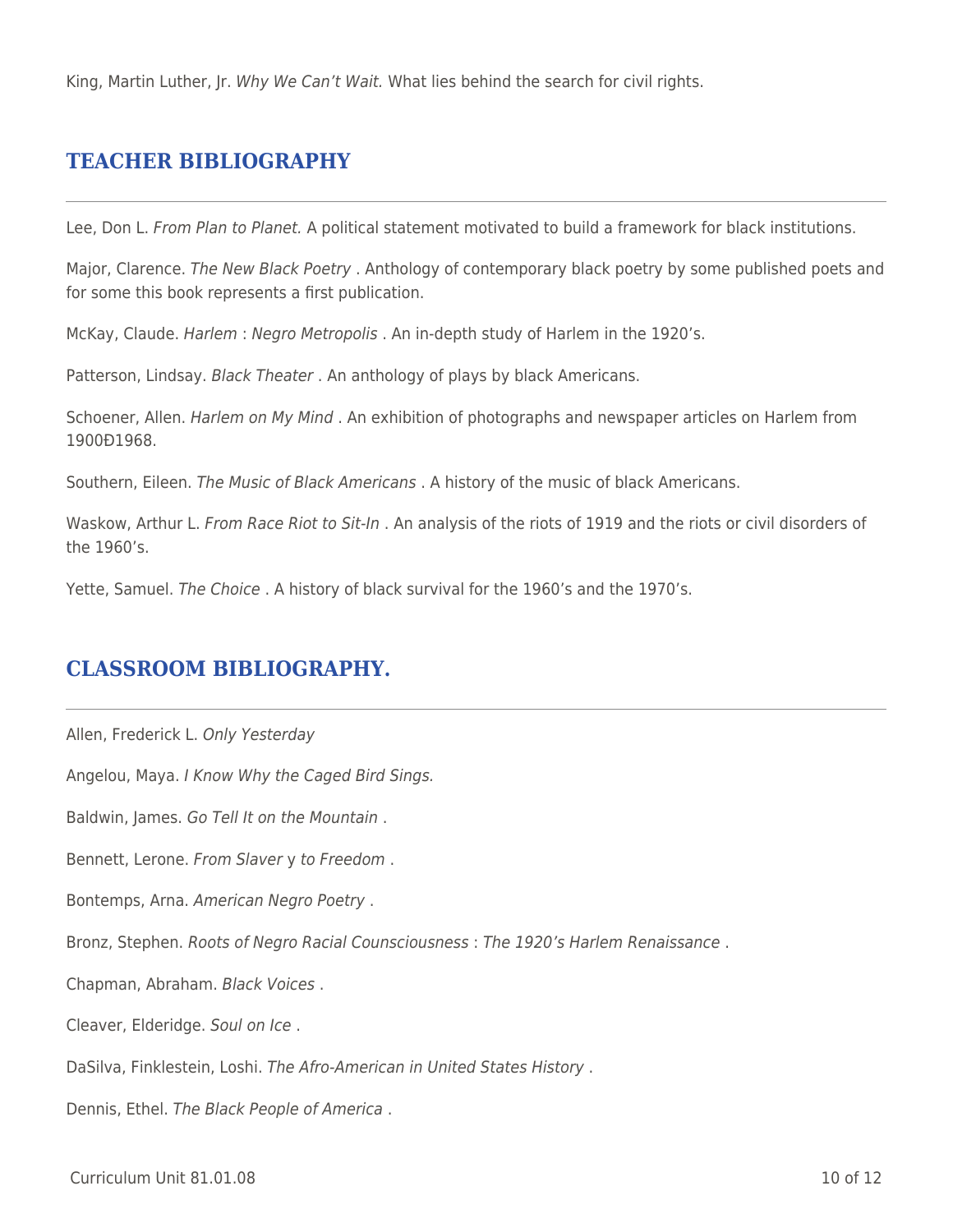Finklestein, Snadifer, Wright. Minorities: USA . Friedman, Louis, F. and Peck, Ira. Between Two Wars . Giovanni, Nikki. Gemini . Haley, Alex. The Autobiography of Malcolm X. . Harris, Leavitt, Furman, Smith. The Black Book.

# **MOVIES**

Black Muslims Speak from America . British Broadcasting Corp., London, England. Released by Peter M. Robeck & Co., 1968.

The Negro and the American Promise . WGBH T.V., Released NET Film Service, 1963.

The Negro Faces the 20th Century . McGraw Hill Book Co., made by University Firms, 1965.

Oh, Freedom . New York Times, Inc. Arno Press. Made by Rediscovery Productions. Released by NYT, 1970.

# **STUDENT BIBLIOGRAPHY**

Allen, Frederick L. Only Yesterday . An informal history of the 1920's.

Angelou, Maya. I Know Why the Caged Bird Sings . Autobiographical sketch of Maya Angelou.

Baldwin, James. Go Tell It On the Mountain. Story of a family told through the flashbacks of the individual, strong religious theme.

Bontemps, Arna. American Negro Poetry . Anthology of black poetry.

Chapman, Abraham. Black Voices — Anthology of Afro-American Literature . Anthology of black American writings.

DaSilva, Finkelstein, Loshin. The Afro - American in United States Histor y. History test on blacks in U.S. history, short chapters, easily read and understood.

Dennis, Ethel. The Black People of America . A comprehensive black history text, good for use with an intermediate class contains many photographs.

Friedman, Louis, F. and Peck, Ira. Between Two Wars. American Adventures Program, vol. 3, 1914-1939. U.S. history from 1914-1939.

Giovanni, Nikki. Gemini . Autobiography and political sketch about Nikki Giovanni's life.

 $C$ urriculum Unit 81.01.08  $\qquad$  11 of 12